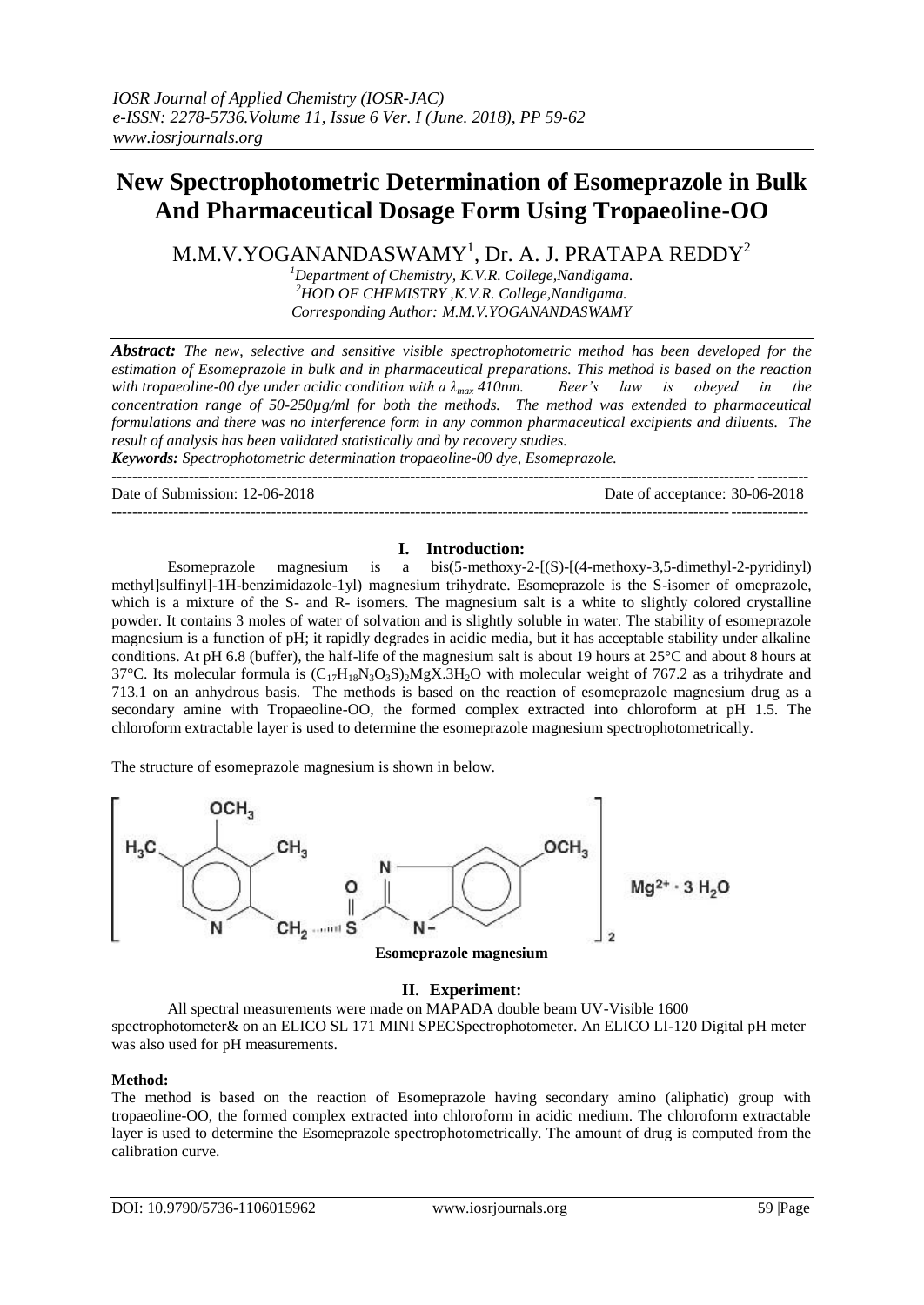### **Spectrum of Esomeprazole treated with Tropaeoline-OO:**

The wavelength of maximum absorbance of the Esomeprazole drug treated with tropaeoline-OOsolution is ascertained by the following procedure.

Into a 10 ml volumetric flasks, the standard drug solution (1.0 mg/ml) in chloroform were transferred and diluted with same so as to obtain 100 µg/ml of Esomeprazole. 1 ml of Esomeprazole solution is transferred into a separating funnel. To this solution 1.0 ml of tropaeoline-OO reagent 2.0 ml hydrochloric acid solution are added. Reaction mixture was shaken gently for 5 min and allowed to stand for 5 min so as to separate aqueous and chloroform layer. The chloroform layer is separated out and absorbance is measured in the wavelength range of 340-540 nm, against the reagent blank. The spectrum is given in below.



**Spectrum of Esomeprazole magnesium**

#### **Assay Procedure:**

To study the effect of drug concentration on the absorbance of the ion pair complex under optimal conditions now arrived is studied by the following method to know the suitability of the method for the assay of Esomeprazole.

Variousaliquots of the standard Esomeprazole solution ranging from 0.5-2.5 ml are transferred into a series of separating funnels. To each flask, 1.0 ml of tropaeoline-OOsolution, 1.5 ml of hydrochloric acid solution and 5 ml of chloroform are added. Reaction mixture in each funnel is shaken gently for 5 min and allowed to stand for 5 min so as to separate aqueous and chloroform layer. The chloroform layer is separated out and absorbance is measured at 410 nm, against the reagent blank prepared in similar manner omitting drug solution. Calibration graph is obtained by plotting absorbance values against the concentration of Esomeprazole solution. The calibration curve is found to be linear over a concentration range of  $50-250\mu\text{g/ml}$  of Esomeprazole. The amount of Esomeprazole present in the sample is estimated from the calibration graph. The results are presented in fig.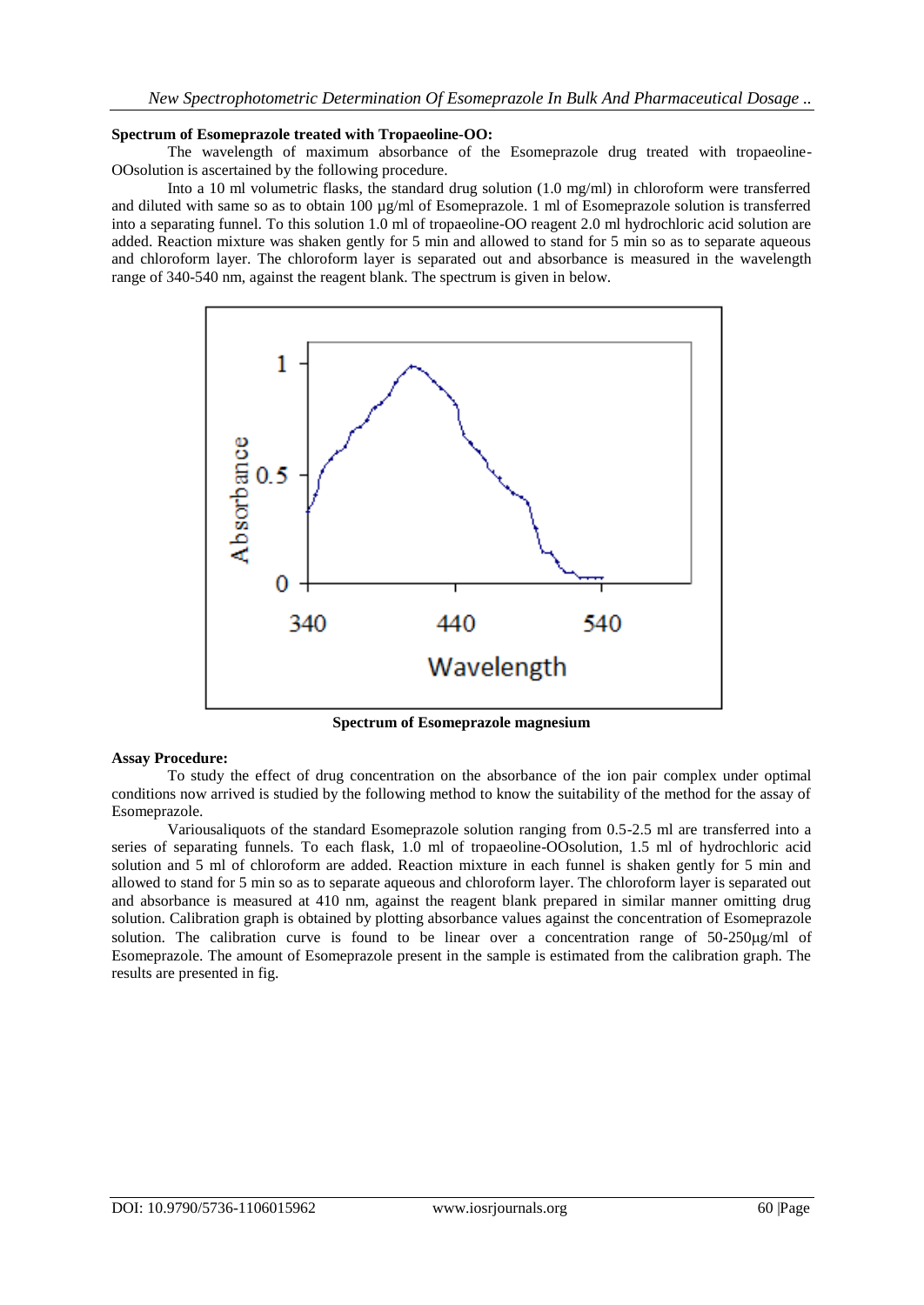

**Calibration curve of Esomeprazole magnesium**

# **Pharmaceutical formulation of Esomeprazole:**

For analysis of tablet formulation, twenty tablets of Esomeprazole are weighed accurately and finely powdered. An accurately weighed portion of powdered sample, equivalent to 50 mg of Esomeprazole was taken in a 50 ml volumetric flask containing 25 ml of chloroform, sonicated for 20 minutes.

The resultant solution is filtered through Whatmann filter paper No. 41 into another 50 ml volumetric flask. The filter paper was washed several times with chloroform. The washings were added to the filtrate and the final volume was made up to the mark with chloroform. 5 ml filtrate of the sample solution was diluted to 10 ml with chloroform and treated as per the procedure of the calibration curve. Amount of the drug present in sample was computed from respective calibration curve. The results are present in below table.

| S.No | <b>Sample</b><br>(mg) | Amount<br>Found(mg)<br>$\pm$ S.D <sup><math>\pm</math></sup> | $%$ of<br>Label claim | $^{\ast}$ C.V | $t_{cal}$ |
|------|-----------------------|--------------------------------------------------------------|-----------------------|---------------|-----------|
|      | 20                    | $20.02 \pm 0.25$                                             | 100.1                 | 1.292         | 0.1728    |
|      | 20                    | $20.1 \pm 0.27$                                              | 100.5                 | 1.380         | 0.8064    |
|      | 40                    | 39.96±0.28                                                   | 99.9                  | 0.7272        | 0.3105    |
|      | 40                    | $39.9 \pm 0.22$                                              | 99.75                 | 0.5604        | 1.000     |

**Table of Assay of esomeprazole magnesium**

# **(\*Average of five determinations)**

# **III. Results and discussion:**

In this method the Esomeprazole treated with tropaeoline-OO dye in acidic medium. The resultant solution is extracted with chloroform. The ion pair complex is formed in extractable chloroform layer.

The absorbance of the extractable ion pair complex is measured at 410 nm against the reagent blank (prepared in a similar manner devoid of drug solution). The calibration curve (concentration vs absorbance) is linear over the range of 50-250 μg/ml of Esomeprazole. The values of standard deviation values are low, indicates high accuracy and reproducibility of the method. The't' calculated values are compares well with the theoretical value of 2.78 thereby indicating the precision of the method. There is no effect of additives and excipients such as starch, calcium lactose and glucose in the concentrations of those present in general

The proposed method is found to be simple, precise, accurate and time saving, reproducible and can be conveniently adopted for routine analysis of estimation of Esomeprazole in bulk drugs samples and